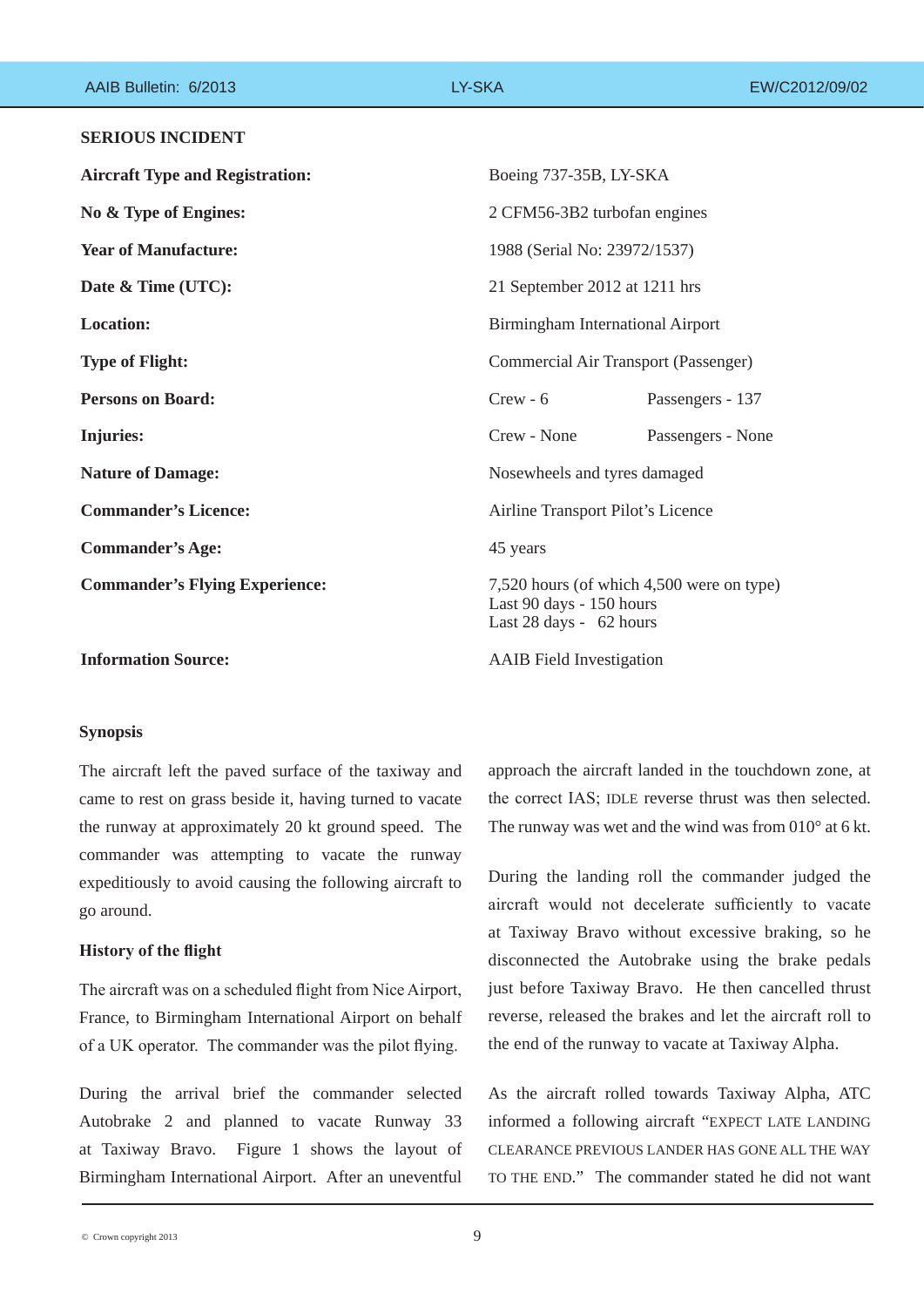

**Figure 1** Birmingham International Airport Layout

to delay vacating the runway and cause the following aircraft to go around. He added that as the aircraft approached Taxiway Alpha he started to turn the aircraft at "about 12 kt". Initially the aircraft responded as expected but as the turn progressed the aircraft became "uncontrollable" and started to skid towards the left edge of the taxiway. The commander applied the brake pedals fully but the aircraft departed the taxiway onto adjacent grass and stopped. As ATC saw LY-SKA turn off the runway the following aircraft was cleared to land. Shortly thereafter the crew of LY-SKA informed ATC that they had stopped on the grass; the following aircraft was then instructed to go around.

After the aircraft stopped, the pilots started the APU and shut down the engines. They then established that there were no injuries. The passengers and crew eventually disembarked by the right rear door using steps provided by the airport operator and were transferred to the terminal by buses.

No other aircraft landing on Runway 33 in the wet that day reported any difficulties taxiing from the runway.

# **Examination of the aircraft**

An examination by the engineering organisation that usually conducted turn-round checks for the operator revealed cuts in the tyre tread which probably occurred when travelling over the grass. The nosewheels and tyres were replaced.

There were no hydraulic leaks and the brake system components were undamaged. The brake wear pins were all found to be within limits. A built-in test of the anti-skid system revealed no faults and the main gear oleo extensions, checked following a report that the aircraft had adopted a 'right wing low' stance prior to departure, were found to be the same on each side.

## **Runway friction measurements**

Chapter 10 of Annex 14 to the International Civil Aviation Organisation (ICAO) - '*Aerodrome Standards'*, outlines the requirement for airfield operators to undertake regular assessments of runway surface friction characteristics and to ensure that friction is maintained at an acceptable level. Civil Aviation

 $\degree$  Crown copyright 2013  $\degree$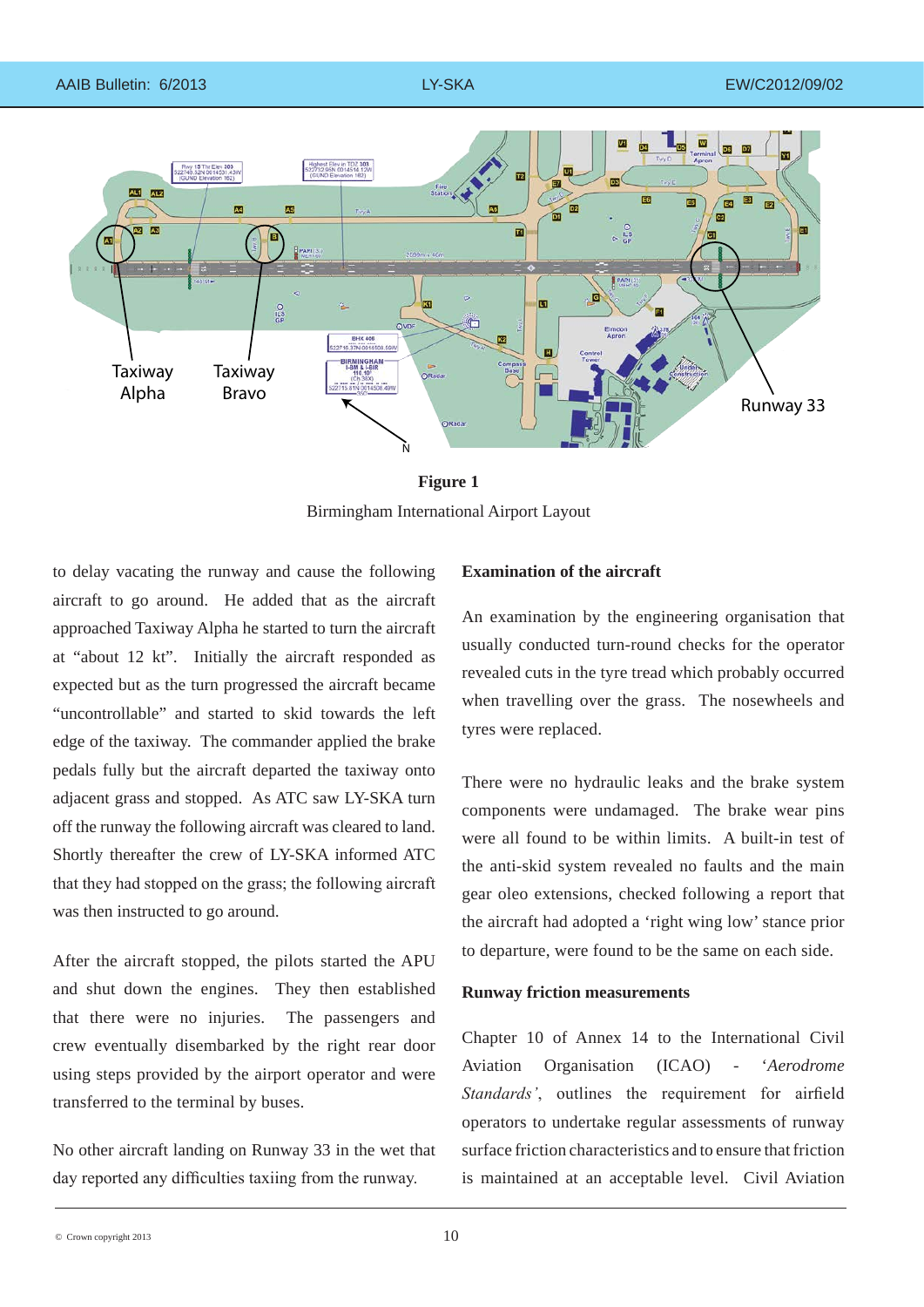### AAIB Bulletin: 6/2013 LY-SKA EW/C2012/09/02

Publication 683 - '*The Assessment of Runway Surface Friction Characteristics'*, published by the CAA, describes how runway friction assessments should be conducted using the three types of equipment currently accepted for use in the UK, and states target values for surface friction levels that should prompt maintenance or NOTAM action following an assessment, together with a Minimum Friction Level (MFL).

Birmingham International Airport (BIA) used a Grip Tester Mark II, which is equipped with a measuring wheel and an automatic watering system that delivers a 0.25 mm layer of water beneath the wheel. The Design Objective Level friction value using this equipment is 0.80 or greater, the Maintenance Planning Level is 0.63, and the MFL is 0.55.

BIA conducted a surface friction assessment following the incident. The results indicated that the overall friction level for the entire runway paved surface was 0.80, although the central portion was slightly less. There was no point on the runway where the friction level fell below the Maintenance Planning Level value for more than 100 m. The results showed there was no material change from the previous assessment, which was conducted in June 2012.

BIA also conducted a friction assessment of the taxiway surfaces<sup>1</sup> at each end of the runway. The start point for each Grip Tester run was the western edge of the runway, with the end point the 'Alpha One' or 'Echo One' stop-bar, giving a run length of 130 and 160 m respectively. As this was less than the minimum of 500 m required by the Grip Tester software, a non-standard method was employed to record the results. A small

#### **Footnote**

area of the surface was found to be under the MFL value on Alpha One. However, the average value for the surveyed area was in excess of 0.70.

Figure 2 shows the approximate track of LY-SKA's wheels and the area of reduced friction. The nose and right main gear traversed a maximum distance of approximately 5 m in this area.

Taxiway Echo results generally indicated slightly higher friction values, with no part falling below the MFL value.

### **Commander's comments**

The commander commented that he was reluctant to cause the following aircraft to go-around because, on a previous occasion that he had been slow to vacate a runway, he had been admonished by the pilot of an aircraft that was instructed to go-around as a result.

### **Operations Manual**

The operator's operations manual stated:

#### *'Taxi Speed*

*When approaching a turn, speed should be slowed to an appropriate speed for conditions. On a dry surface, use approximately* **10 knots** *for turns greater than those typically required for high*  speed runway turnoffs [Rapid exit taxiways<sup>2</sup>].'

## **Recorded information**

The aircraft was fitted with a Flight Data Recorder (FDR) and a two-hour CVR which both captured the landing event. The FDR recorded 18 parameters which did not include any thrust reverser, braking, steering or ground speed parameters.

#### **Footnote**

<sup>&</sup>lt;sup>1</sup> This assessment was conducted to assist the AAIB; there are currently no requirements, procedures or standards for the assessment of friction on taxiways.

<sup>2</sup> Annex 14 'Aerodrome Standards' states: '*The intersection angle of a rapid exit taxiway with the runway shall not be greater than 45°. nor less than 25° and preferably shall be 30°.*'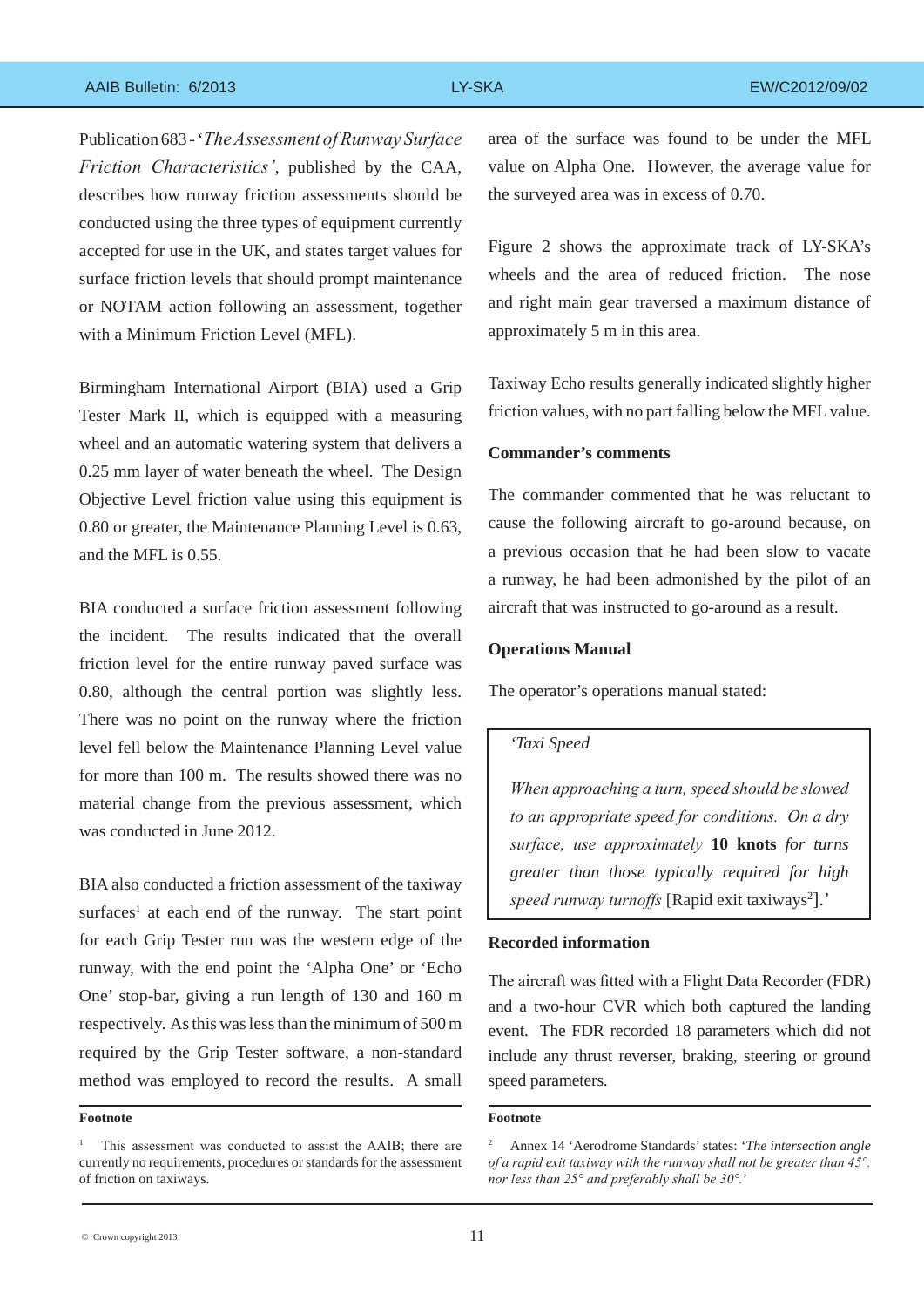



Northern end of Runway 33 showing approximate track of LY-SKA's wheels and area of friction below MFL

Closed-circuit television provided by the airport operator showed that the aircraft touched down within the Runway 33 touchdown zone. At the same time the FDR recorded an airspeed of 137 kt, which in the prevailing conditions indicates a groundspeed of 132 kt. The groundspeed for the remainder of the landing was calculated using longitudinal acceleration because airspeed becomes inaccurate at low speed.

FDR data confirmed deceleration after touchdown at around the Autobrake 2 deceleration target of 0.155g. Approximately 25 seconds after touchdown, the deceleration profile suggested a pedal braking override of Autobrake, followed by release of the brake pedals for 18 seconds as the aircraft coasted towards Taxiway Alpha. Figure 3 shows that at a calculated groundspeed of 36 kt, further deceleration, from pedal braking, was applied just prior to the turn. When the rate of turn was at a maximum, the calculated aircraft groundspeed was  $21 \pm 3$  kt which reduced to  $14 \pm 3$  kt as the nosewheel left the taxiway onto the grass.

The Air Traffic Service Unit (ATSU) at Birmingham stated that as LY-SKA touched down, the next aircraft to land was 4.5 nm from touchdown at an altitude of 1,900 ft. As LY-SKA began to vacate the runway, the next aircraft was 2.5 nm from touchdown at 1,100 ft and was instructed to go around when at 600 ft and ⅔ nm from touchdown.